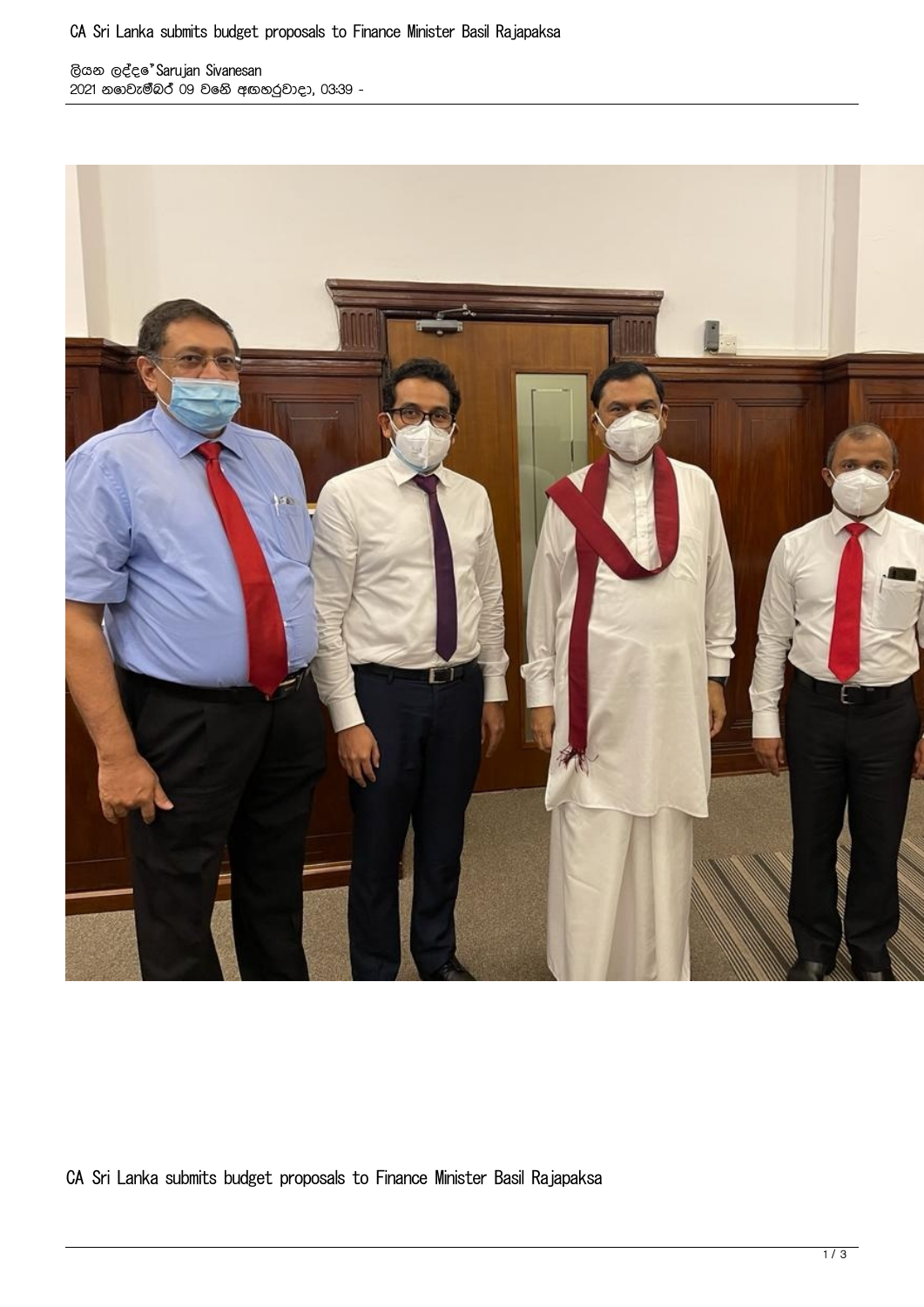ලියන ලද්දේ Sarujan Sivanesan 2021 නොවැම්බර් 09 වෙනි අඟහරුවාදා, 03:39 -

In its standing as the National Body of Accountants, officials of the Institute of Chartered Accountants of Sri Lanka (CA Sri Lanka) recently met with Minister of Finance, Mr. Basil Rajapaksa, and the Secretary to the Treasury, Mr. S R Attygalle, to discuss the upcoming National Budget for 2022.

During two separate meetings, Chairman of the CA Sri Lanka Tax Faculty, Mr. Sulaiman Nishtar presented a set of proposals on behalf of CA Sri Lanka and the Tax Faculty to Minister Rajapaksa and Mr. Attygalle, for consideration for the upcoming budget. The meeting with the Finance Minister was also attended by CA Sri Lanka<sup>'</sup>D S President, Mr. Manil Javesinghe, Vice President, Mr. Sanjaya Bandara and Chief Executive Officer, Ms. Dulani Fernando.

During the meetings, matters pertaining to the current economic situation and the increasingly important role professional bodies such as CA Sri Lanka can play in helping the government were discussed at length.

The budget proposals submitted by CA Sri Lanka encompass a range of suggestions including how to enhance income generation and how to increase foreign currency income, which will help boost Sri Lanka $\Box$ s COVID stricken economy.

Over the years, CA Sri Lanka has played an influential role in assisting governments in generating a consistent and cohesive tax system supported by an efficient and effective tax administration to achieve equity for all taxpayers.

Amidst the COVID-19 pandemic and the related lockdowns which have severely affected the economy, the country and its people are preparing for a challenging year ahead. Therefore, CA Sri Lanka decided to assist the government by submitting a range of proposals aimed at enhancing economic growth including proposals in relation to bring in more trade and investment.

Meanwhile, CA Sri Lanka has also organised the annual budget seminar on 15th November 2021, which will provide participants with a comprehensive understanding on the national budget with special focus on tax related matters. The budget seminar, which will be held on a virtual platform will feature key government officials and also business leaders who will share their views on the government  $\Box$  a national budget for next year.